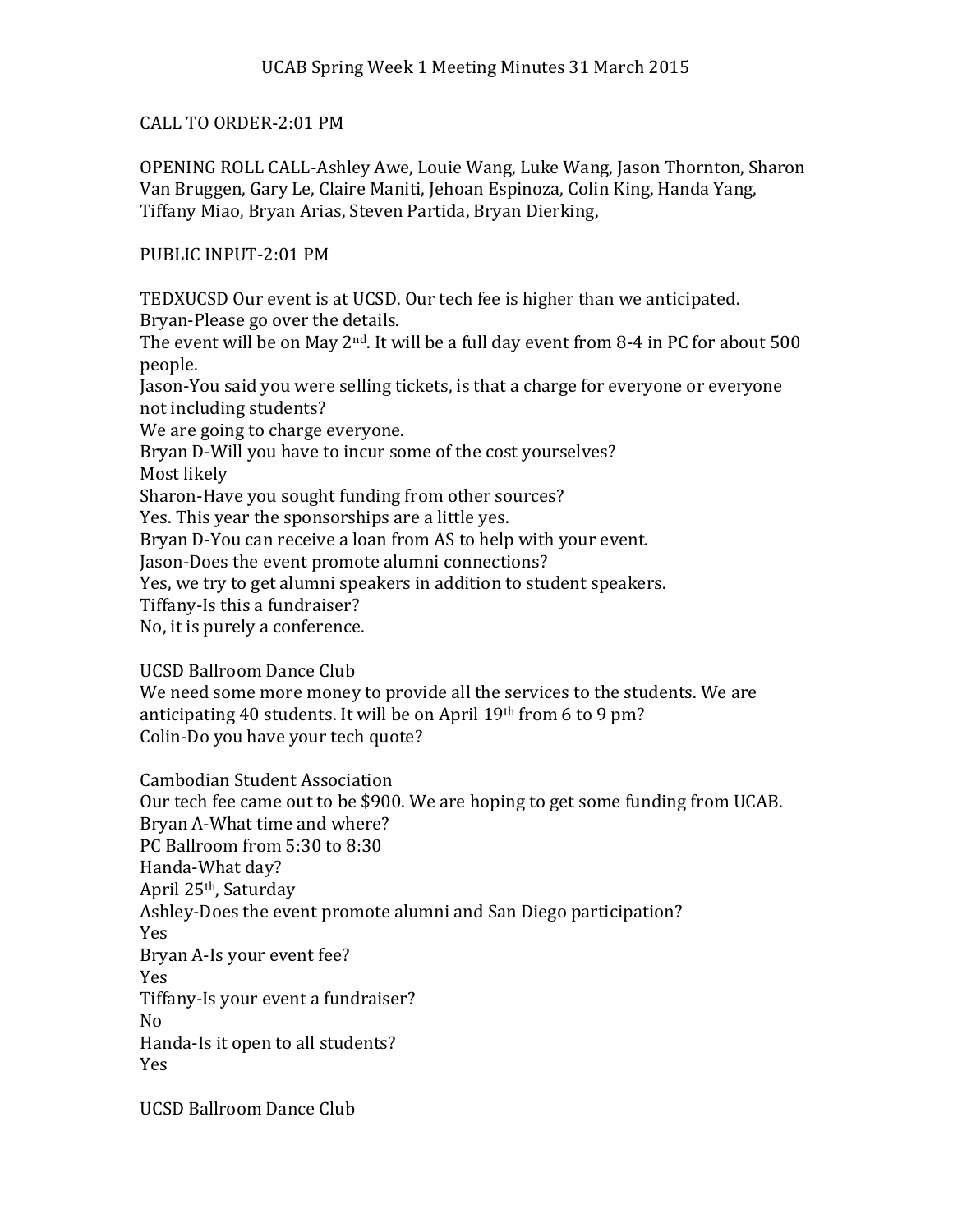Jason-Does the event promote alumni participation? Yes Tiffany-When you said 40 people, is that just students? That includes members of the public.

APPROVAL OF MINUTES-2: 17 PM Handa-Move to approve with clerical amendments with a second by Gary BUDGET REPORT-2: 20 PM We will not meet today.

SPACE ALLOCATION REPORT-2: 20 PM We will not be meeting this week. Emily Marx-Can you send out the vacancies over the student org listserv?

## CHAIR'S Report-2: 22 PM

We have to decide what to do about the space in the Student Center that used to be reserved for the Che. I would like to give the board a few weeks to see what happens with the Che Café given that the University has given them the writ of eviction. UCEN Referendum campaigning websites are up.

Steven Partida-Where is the space that is currently allocated for the Che Café? It is on the second floor of the Original Student Center.

VICE CHAIR'S REPORT-2: 25 PM Nothing to report

## DIRECTOR'S REPORT- 2:26 PM

There are new tables behind D'Lush where we have the black empowerment mural. We held 35 events last quarter with the events reaching about 2000 students. We are starting a new type of event series called Art & Soul. 107 students were at the first event. Many events are coming up in spring.

We did a lot of the work over the spring quarter. We deep cleaned all our chairs, floors, and windows. One of the ballasts in the meeting rooms downstairs blew out. We are upgrading all the lights to LED Lights. The price is going to be significant at the beginning.

We hired a general manager for Starbucks. Starbucks should be open in August. Lemongrass is approaching completion. The postal center, Kaplan, and Chase all have an option to renew and they have agreed to renew. Round Table is going to renew for two years. We have to talk about whether we want to renew Shogun's lease.

Bryan A-I found it interesting that the events had progressive attendance in regards to class attendance.

Ashley-There is not a way you can get ERC students to walk all the way down to Price Center.

Claire-Can we get information about students whether they live on campus? We might be able in the future.

Colin-Can we increase events at the Student Center?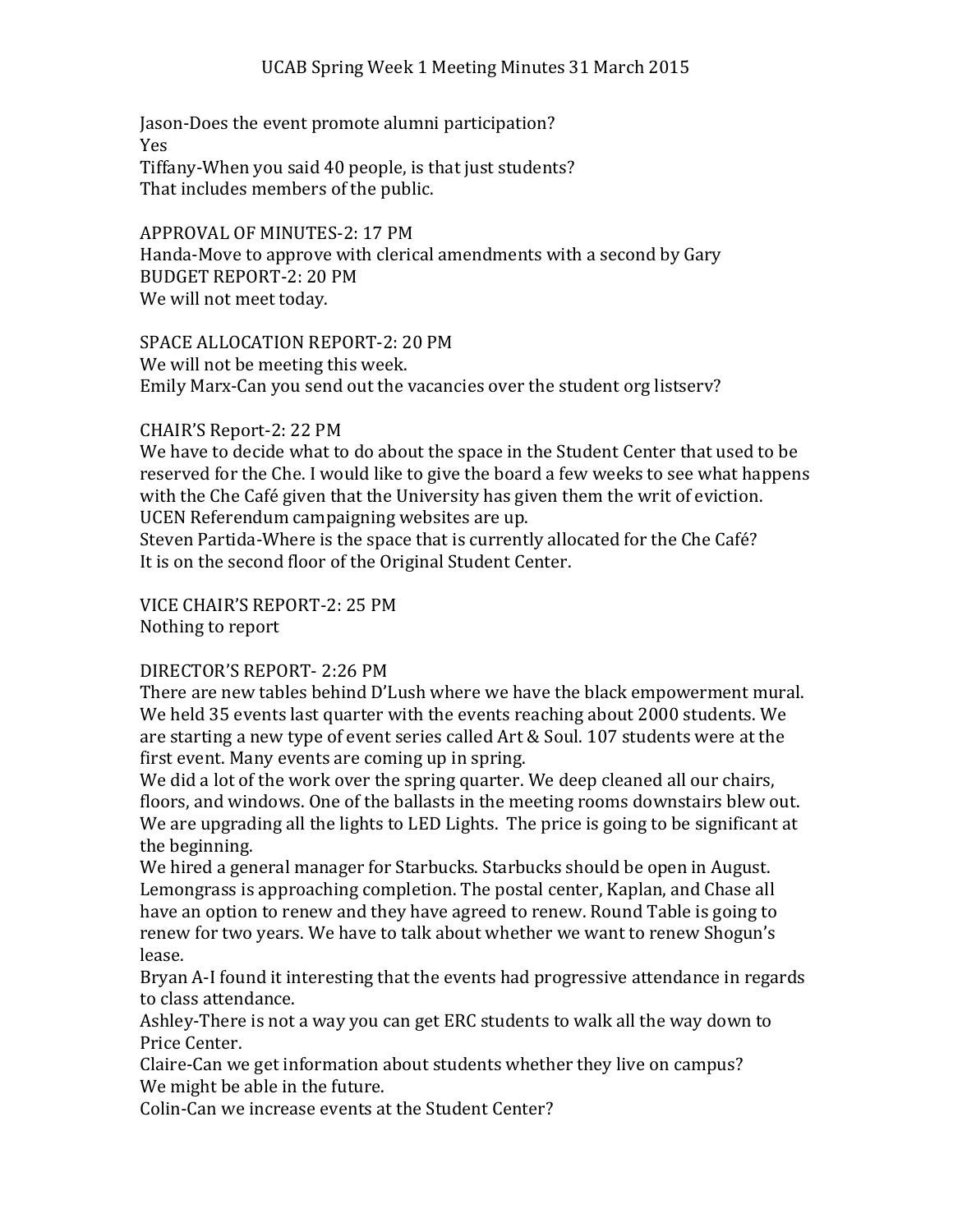It is possible. I can give you more details. Gary-Could the usage have anything to go with recurrence? We don't have any way to track that. Handa-Will the stage be open while we are doing renovations to Porters? It depends. Tiffany-Is Starbucks opening in August? I attend more events this year because I want to maximize my time. Claire-I understand that the Zone lease is up for renewal. They want to Colin-I noticed Taco Villa wasn't part of your report. There are legal issues about bringing that up. Gary-Is that based on year or class standing? Bryan A-None of these events have free alcohol right?

In the past, freshman and sophomores were higher, but this year it was the opposite.

New Business-2: 45 PM **TEDXUCSD** Motion to Fund for 350 by Handa with a Second from Gary

Cambodian Student Association Motion to Fund for 350 by Gary with a Second from Luke

Ballroom Dance Club Motion to Fund for 35 by Gary with a Second from Louie

Old Business-2: 49 PM

Tech Fee Subsidy Discussion

Gary-We should tell them what they need to bring and when to bring it. Colin-They get those emails. It does not translate to those that are representing someone else.

Louie-We should give them the choice of coming in or not coming in. Colin-I move to change the tech fee subsidy process to where the Vice Chair will meet with the representatives of the student orgs requesting tech fee subsidies outside of UCAB meetings and the Vice Chair will bring the recommendation to UCAB, with the allowance for the orgs to come into meetings if they want to Seconded by Gary without an objection

Gary move to reconsider the motion

Tiffany-Would this decision be binding or a recommendation? A recommendation

OPEN FORUM AND ANNOUNCEMENTS-2: 57 PM

Tiffany-Here are some posters telling you to go vote. This is the neutral campaign materials.

Bryan D-Outside Perks and the Bookstore, there is a tree which blinks at night while the rest of the lights light up at night.

Ashley-Does PC Theatre show movies?